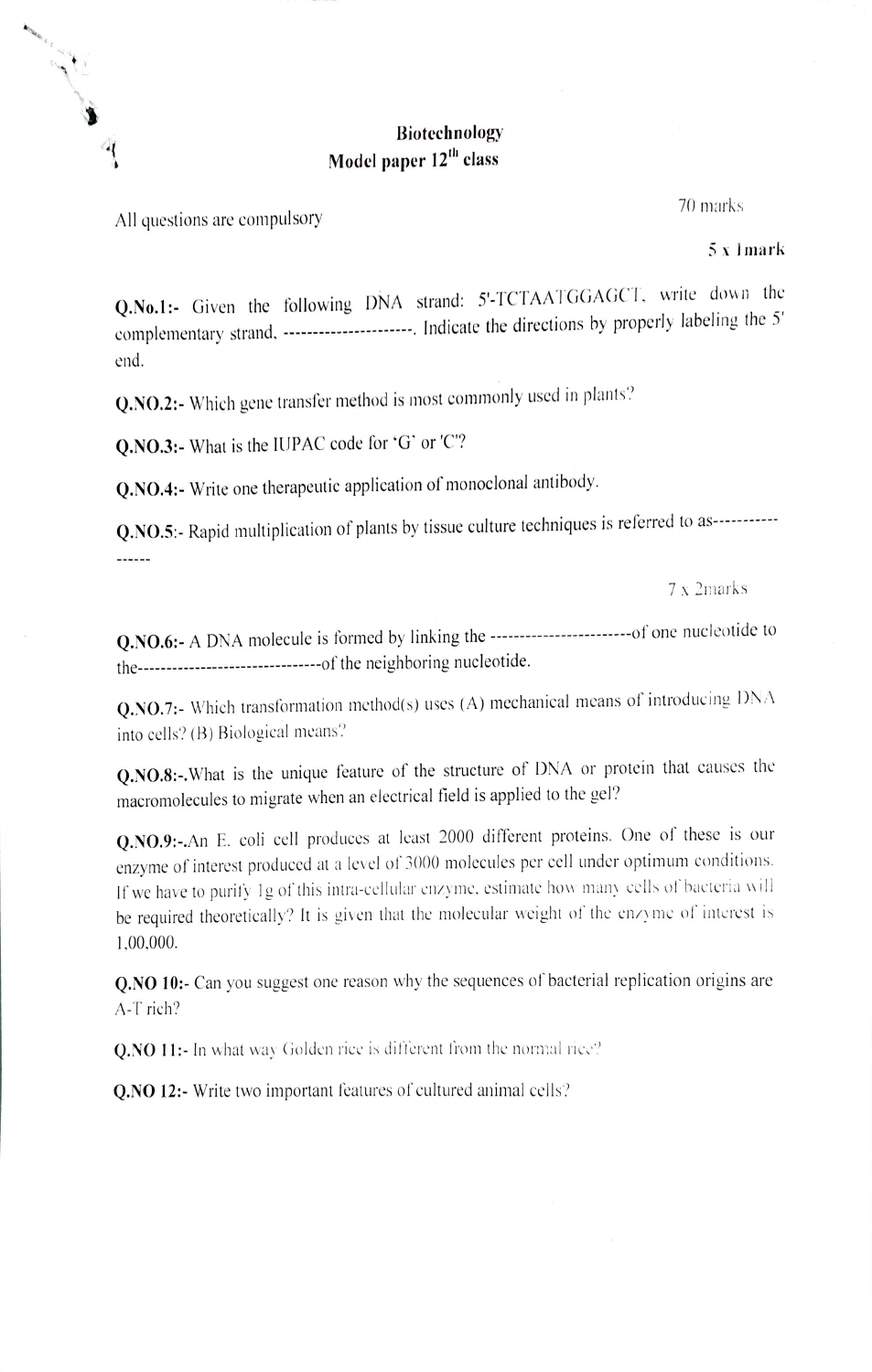## **Short Answer Ouestions**

#### 12 x 3marks

 $\frac{1}{2}$ 

O.NO.13:-.Given the following DNA sequence, 5' ACGTGCCTCG 3' Coding strand

### 3' TGCACGGAGC 5'

(a) Which strand is the sense strand? Antisense strand?

(b) What is the sequence of mRNA after transcription?

(c) What is the sequence of the antisense RNA?

Q.NO 14:- Give examples of pairs of amino acids that form (A) electrostatic interactions,

(B) hydrogen bonding, (C) hydrophobic interactions.

Q.NO 15:- Why is it that genomic libraries are used for isolating genes in bacteria? Why

are cDNA libraries not used for prokaryotes?

Q.NO 16:- E. coli is a rod shaped bacteria about 2 um long and 1 um in diameter. The average density of a cell is 1 .28 g/ ml. Approximately 13.5% of the wet weight of E. coli is soluble protein. Estimate the number of molecules of a particular enzyme per cell if the enzyme has a molecular weight of 100,000 and represents 0.1 % of the total soluble protein.

Q.NO 17:- For hybridization, the DNA bound to the membrane is first denatured. What is denaturation? How do you denature DNA on a membrane?

Q.NO 18:- Briefly explain how the serine residue in some enzymes can become acidic (reactive). Also suggest how you can confirm that a serine residue is involved in the catalysis.

Q.NO 19:- Frozen cells should be thawed as rapidly as possible during their revival. Why? What is the role of DMSO in cryopreservation?

Q.NO 20:- Why is Agrobacterium described as 'natural genetic engineer of plants'?

Q.NO 21:- How are monoclonal antibodies different from polyclonal antibodies?

Q.NO 22:- What is the role of serum for culturing animal cells?

Q.NO 23:- Is the concept of hybridization applicable to Western blot? Explain your answer?

Q.NO 24:- What were the surprises revealed from genome sequencing?